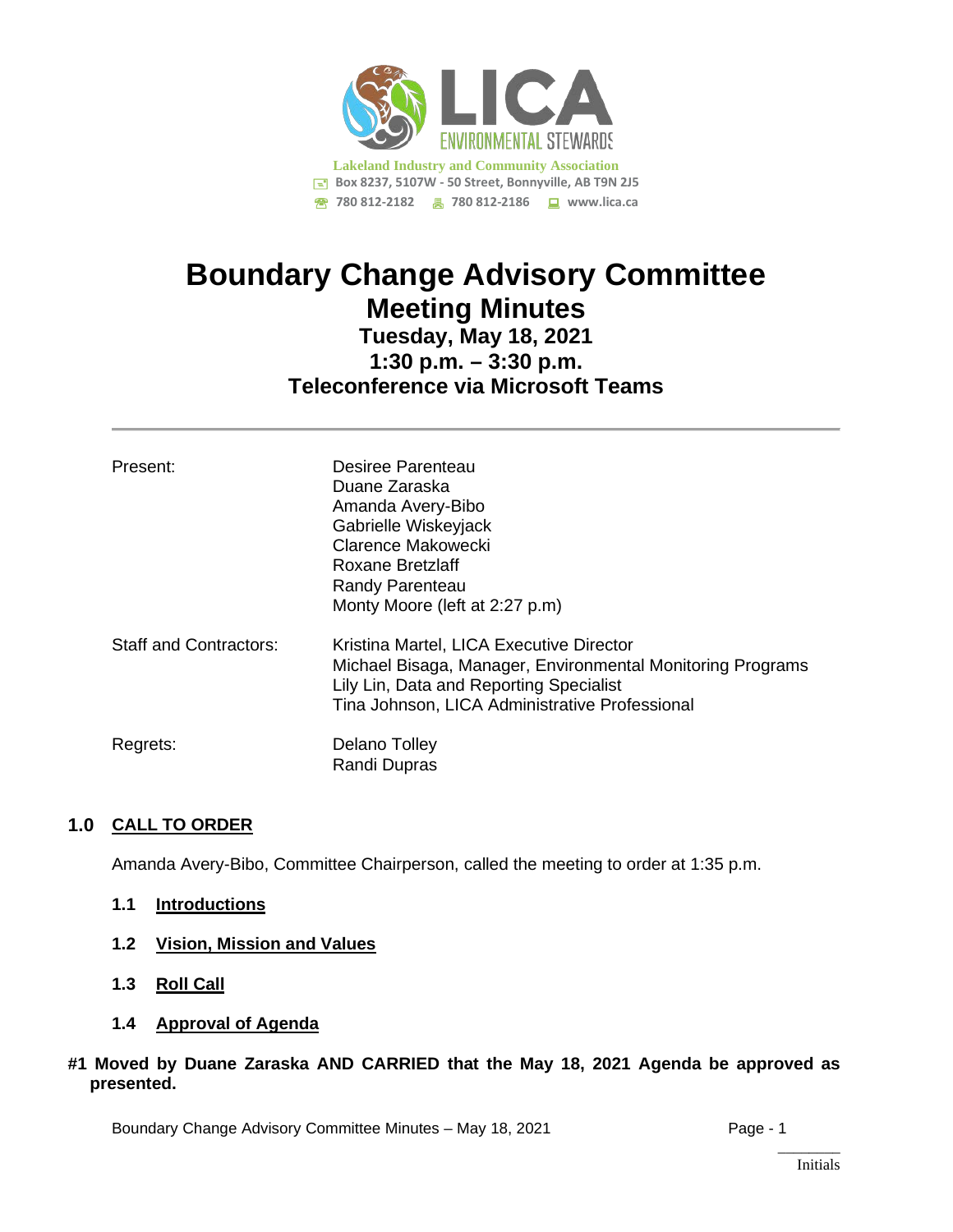#### **1.5 Approval of Minutes**

#### **1.5.1 April 29, 2021 BCAC Minutes**

#### **#2 Moved by Monty Moore AND CARRIED that the April 29, 2021 BCAC Meeting Minutes be approved as presented.**

#### **2.0. ONGOING BUSINESS**

#### **2.1 LICA Expansion Opportunity**

#### **2.1.1 LICA Air Monitoring Zone and Synergy Boundary**

The Manager of Environmental Monitoring presented [maps](https://lica2.sharepoint.com/sites/Office/Shared%20Documents/Committees/Boundary%20Change%20Advisory%20Committee/Minutes/May%2018,%202021/BCAC%20Maps%20-%20May%2018%202021%20Meeting.pdf) that visually represented additional data sought by the BCAC members.

Both scenarios were discussed as viable opportunities to expand the LICA region, noting the following comments:

- There may be a benefit to including the larger Lac La Biche County Wards 1-5,7 (Scenario 1) within LICA's Airshed boundary as there is enough activity to support it.
- LICA is currently delivering Education and Outreach (incl. watershed focused programs) within the Lac La Biche community urban area only. Additional Education and Outreach opportunities are unlikely within Scenario 1, as it is more of a rural residential and agricultural setting.
- Clarity was provided that there is not a great amount of industry present within Scenario 1.
- Clarity was provided that expanding the Airshed does not necessarily mean that additional monitoring will occur. This is assessed through an evaluation of air quality concerns within the area.
- Discussed additional communities that may benefit from LICA within Scenario 1.
- Concerns were raised that expanding into the larger Lac La Biche County Wards 1-5,7 (Scenario 1) may require additional resources in the future and may pose challenges as it overlaps into another WPAC boundary.
- Multiple Committee members expressed the benefit of including the Lac La Biche Urban Service Area (Scenario 2) within the LICA and Airshed boundaries as this area more accurately reflects the current Education and Outreach and monitoring work being conducted.

**#3 Moved by Roxane Bretzlaff, seconded by Amanda Avery-Bibo AND CARRIED that the LICA and Airshed boundaries be expanded to include the Lac La Biche Urban Service Area (as outlined in Scenario 2).**